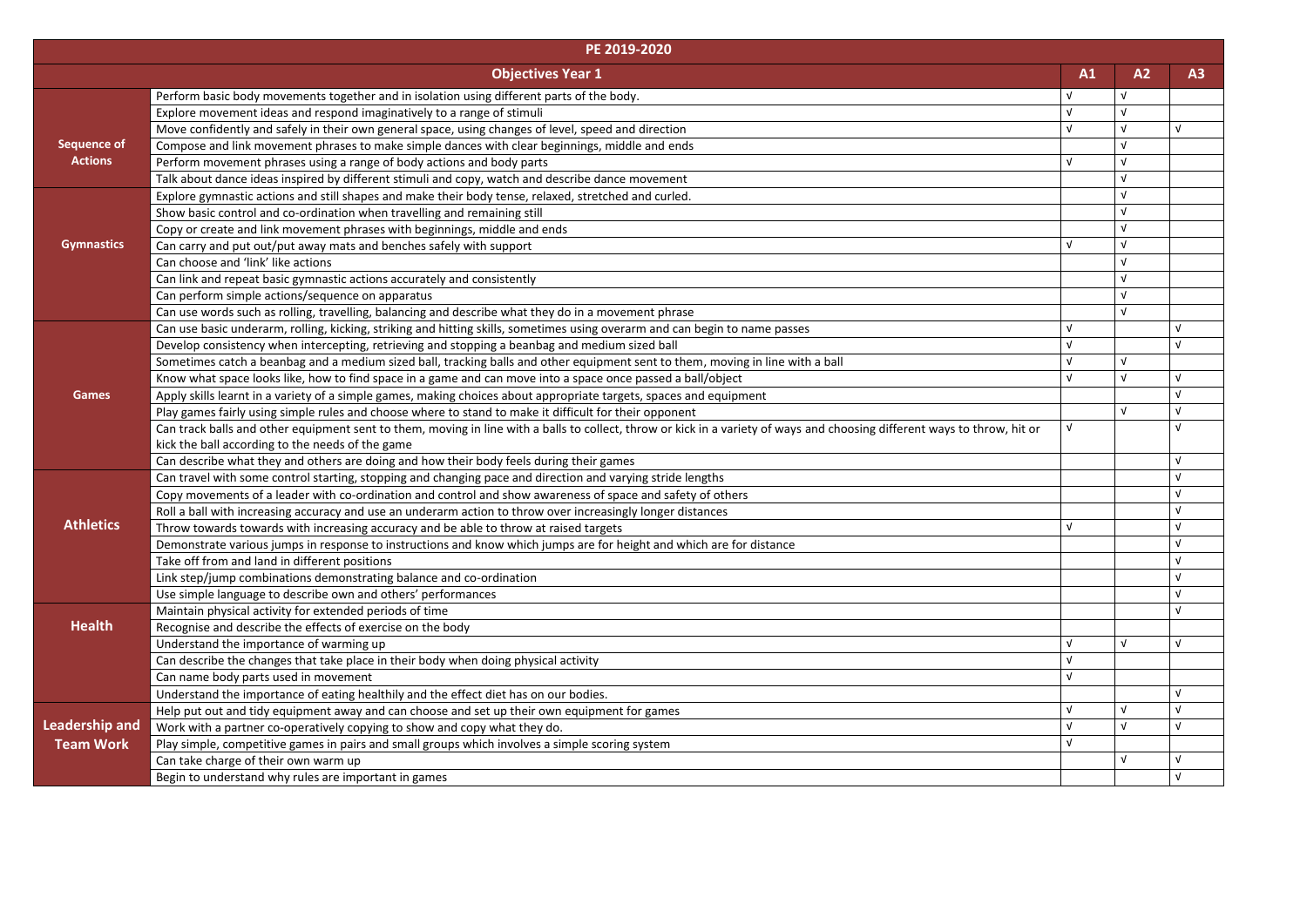| PE 2019-2020          |                                                                                                                                        |    |    |            |
|-----------------------|----------------------------------------------------------------------------------------------------------------------------------------|----|----|------------|
|                       | <b>Objectives Year 2</b>                                                                                                               | A1 | A2 | A3         |
|                       | Perform basic body movements together and in isolation using different parts of the body.                                              |    |    |            |
|                       | Remember, copy and repeat simple movement patterns                                                                                     |    |    | $\sqrt{ }$ |
| <b>Sequence of</b>    | Link a range of actions to complete a sequence of movements                                                                            |    |    | $\sqrt{ }$ |
|                       | Can vary dynamics, levels, speed and direction                                                                                         |    |    | $\sqrt{ }$ |
| <b>Actions</b>        | Can create ideas using different stimulus and perform to musical accompaniment                                                         |    |    |            |
|                       | Compose and perform sequences that express and communicate moods, ideas and feelings                                                   |    |    |            |
|                       | Know, describe and perform basic gymnastics shapes, rolls, jumps and travel actions with developing control and co-ordination          |    |    |            |
|                       | Understand that a balance is a moment of stillness and can perform simple balances with some control                                   |    | νI |            |
|                       | Can link actions to create a simple sequence showing a clear beginning, middle and end                                                 |    |    |            |
| <b>Gymnastics</b>     | Can carry and put out/put away mats and benches safely                                                                                 |    |    |            |
|                       | Can copy, remember, explore and repeat simple sequences and use like and unlike actions                                                |    |    |            |
|                       | Know and perform actions in mirror, canon, unison, symmetry and asymmetry                                                              |    |    |            |
|                       | Can perform simple actions/sequence on apparatus                                                                                       |    |    |            |
|                       | Can use simple vocabulary to describe own and others' performances and begin to identify the differences between performances.         |    |    |            |
|                       | Can stop whilst moving and catch an object with control                                                                                |    |    |            |
|                       | Can pass a ball to someone else using different passes and equipment and can name the throw used                                       |    |    |            |
|                       | Perform basic skills of catching, rolling, striking, moving with a ball and kicking with developing confidence and increased distances |    |    | $\sqrt{ }$ |
|                       | Know what space looks like, how to find space in a game and can move into a space once passed a ball/object                            |    |    | $\sqrt{ }$ |
| <b>Games</b>          | Apply skills learnt in a variety of a simple games, making choices about appropriate targets, spaces and equipment                     |    |    | $\sqrt{ }$ |
|                       | Play games fairly using simple rules and change and make up games with their own rules                                                 |    |    |            |
|                       | Use a variety of simple tactics and show awareness of opponents and team mates when playing games                                      |    |    |            |
|                       | Can describe own and others performance using appropriate language and can describe differences                                        |    |    | $\sqrt{ }$ |
|                       | Run at fast, medium and slow speeds and can change speed and direction whilst running                                                  | νI |    | $\sqrt{ }$ |
|                       | Know the correct posture and how arms help us when running                                                                             |    |    |            |
|                       | Take part in a relay activity, remembering when to run and what to do                                                                  |    |    |            |
| <b>Athletics</b>      | Know, demonstrate and describe a variety of throwing techniques using a range of equipment                                             |    |    |            |
|                       | Throw with increasing control, accuracy and co-ordination into different targets at variable distances                                 |    |    |            |
|                       | Know, describe and perform the 5 basic jumps and know that some jumps are for height and some are for distance                         |    |    | $\sqrt{ }$ |
|                       | Can run/jump over simple obstacles using different techniques                                                                          |    |    | $\sqrt{ }$ |
|                       | Use appropriate language to describe own and others' performances using agreed criteria                                                |    |    |            |
|                       | Maintain physical activity for extended periods of time and know why it is important to be active                                      |    |    |            |
| <b>Health</b>         | Recognise and describe the effects of exercise on the body                                                                             |    |    |            |
|                       | Understand the importance of warming up and cooling down when exercising and perform their own warm up                                 |    |    |            |
|                       | Know that there are different types of fitness and perform actions demonstrating strength, stamina and flexibility                     |    |    |            |
|                       | Can name body parts used in movement                                                                                                   |    |    |            |
|                       | Understand the importance of eating healthily and the effect diet has on our bodies.                                                   |    | ν  |            |
|                       | Help put out and tidy equipment away and can choose and set up their own equipment for games                                           |    |    | $\sqrt{ }$ |
| <b>Leadership and</b> | Work with a partner co-operatively copying to show and copy what they do.                                                              |    |    | $\sqrt{ }$ |
| <b>Team Work</b>      | Play simple, competitive games in pairs and small groups which involves a simple scoring system                                        |    |    |            |
|                       | Choose actions, tactics and skills that suit the demands of specific situations                                                        |    |    | $\sqrt{ }$ |
|                       | Change rules of games played or make up own games with simple rules.                                                                   |    |    | $\sqrt{ }$ |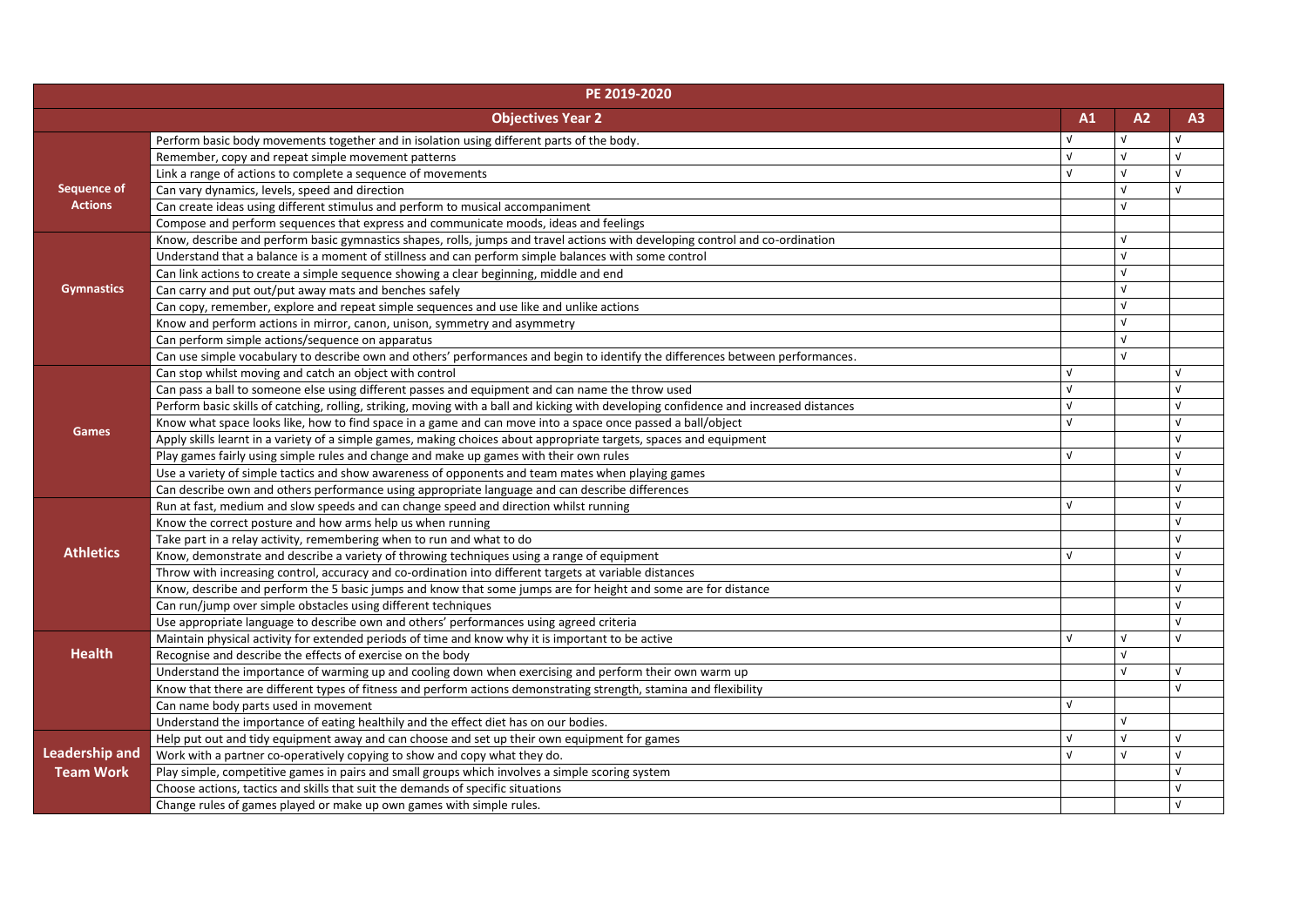| PE 2019-2020          |                                                                                                                                                  |            |            |            |
|-----------------------|--------------------------------------------------------------------------------------------------------------------------------------------------|------------|------------|------------|
|                       | <b>Objectives Year 3</b>                                                                                                                         | A1         | A2         | A3         |
|                       | Improvise freely, translating ideas from a stimulus into movement                                                                                |            |            |            |
|                       | Create dance phrases that communicate ideas and know how to create a motif                                                                       |            |            |            |
|                       | Share and create dance phrases with a partner and in small groups                                                                                |            |            |            |
| <b>Sequence of</b>    | Use dance vocabulary to compare and improve own and others work                                                                                  |            |            |            |
| <b>Actions</b>        | Repeat, remember and perform these phrases in a dance, using dynamic, rhythmic and expressive qualities clearly and with control                 |            | ν          |            |
|                       | Recognise and talk about movements used and the expressive qualities of dance                                                                    |            | νI         |            |
|                       | Suggest improvements to their own and other people's dances                                                                                      |            | ΛI         |            |
|                       | Use a greater number of their own ideas for movements in response to a task                                                                      |            | V          |            |
| <b>Gymnastics</b>     | Choose and plan sequences of contrasting actions showing a clear beginning, middle and end including different levels, speed and directions      |            | $\sqrt{ }$ |            |
|                       | Can describe and demonstrate transfer of weight and show control, accuracy and fluency in their work on their own, with a partner or small group |            | $\sqrt{ }$ |            |
|                       | Adapt sequences to suit different types of apparatus and their partners ability                                                                  |            | ν          |            |
|                       | Throw and catch with control to keep possession and score 'goals'                                                                                |            |            |            |
|                       | Be aware of space and use it to support team mates and cause problems for the opposition                                                         |            | $\sqrt{ }$ |            |
|                       | Know and use rules fairly to keep games going                                                                                                    |            |            |            |
|                       | Can say when a player has moved to help others and use this knowledge in their own play                                                          |            |            |            |
|                       | Pass, receive and dribble the ball, keeping control and possession consistently                                                                  |            | νI         | $\sqrt{ }$ |
| <b>Games</b>          | Can show awareness of patterns of play. Know what position they are in a team and understand the difference between attackers.                   |            |            | $\sqrt{ }$ |
|                       | Consolidate and develop the range and consistency of skills in net games using a small range of racket and throwing and catching skills          |            |            | $\sqrt{ }$ |
|                       | Understand how net games are played, and can make up their own net games                                                                         | νI         |            | $\sqrt{ }$ |
|                       | Choose and use a range of simple tactics sending the ball in different ways to make it difficult for their opponent in net games                 |            |            | $\sqrt{ }$ |
|                       | Know how net games are played and play according to the rules                                                                                    |            | ν          | $\sqrt{ }$ |
|                       | Recognise what skilful play looks like and suggest ideas and practises to improve their own play                                                 |            |            |            |
|                       | Know and demonstrate 5 basic jumps and use in combination showing control at take-off and landing and link running and jumping actions           |            |            |            |
| <b>Athletics</b>      | Can run continuously and show the difference between running at fast, medium, slow speeds and take part in a relay activity                      |            |            |            |
|                       | Throw a variety of objects, changing their action for accuracy and distance                                                                      |            |            |            |
|                       | Watch, copy, identify and describe what they and others have done.                                                                               |            | $\sqrt{ }$ | $\sqrt{ }$ |
|                       | Know and describe some different activities needed for different warm ups                                                                        |            |            | $\sqrt{ }$ |
| <b>Health</b>         | Can describe what happens to their heart, breathing and temperature during different types of activity                                           |            |            |            |
|                       | Take responsibility for their own and others warm up.                                                                                            | $\sqrt{ }$ |            | $\sqrt{ }$ |
|                       | Understand the importance of different types of food and how these foods help the body when exercising                                           |            |            |            |
|                       | Understand the importance of wearing the appropriate clothing for different types of exercise                                                    |            | $\sqrt{ }$ | $\sqrt{ }$ |
|                       | Begin to be aware of what is going on around them                                                                                                |            |            | $\sqrt{ }$ |
| <b>Leadership and</b> | Know their role and show understanding of what is needed in that role in games                                                                   |            |            |            |
| <b>Team Work</b>      | Know different positions in a team and the role of the players in these position                                                                 |            |            | $\sqrt{ }$ |
|                       | Can lead a warm up in pairs and small groups a make up a small game and lead a small group to play this game                                     |            |            |            |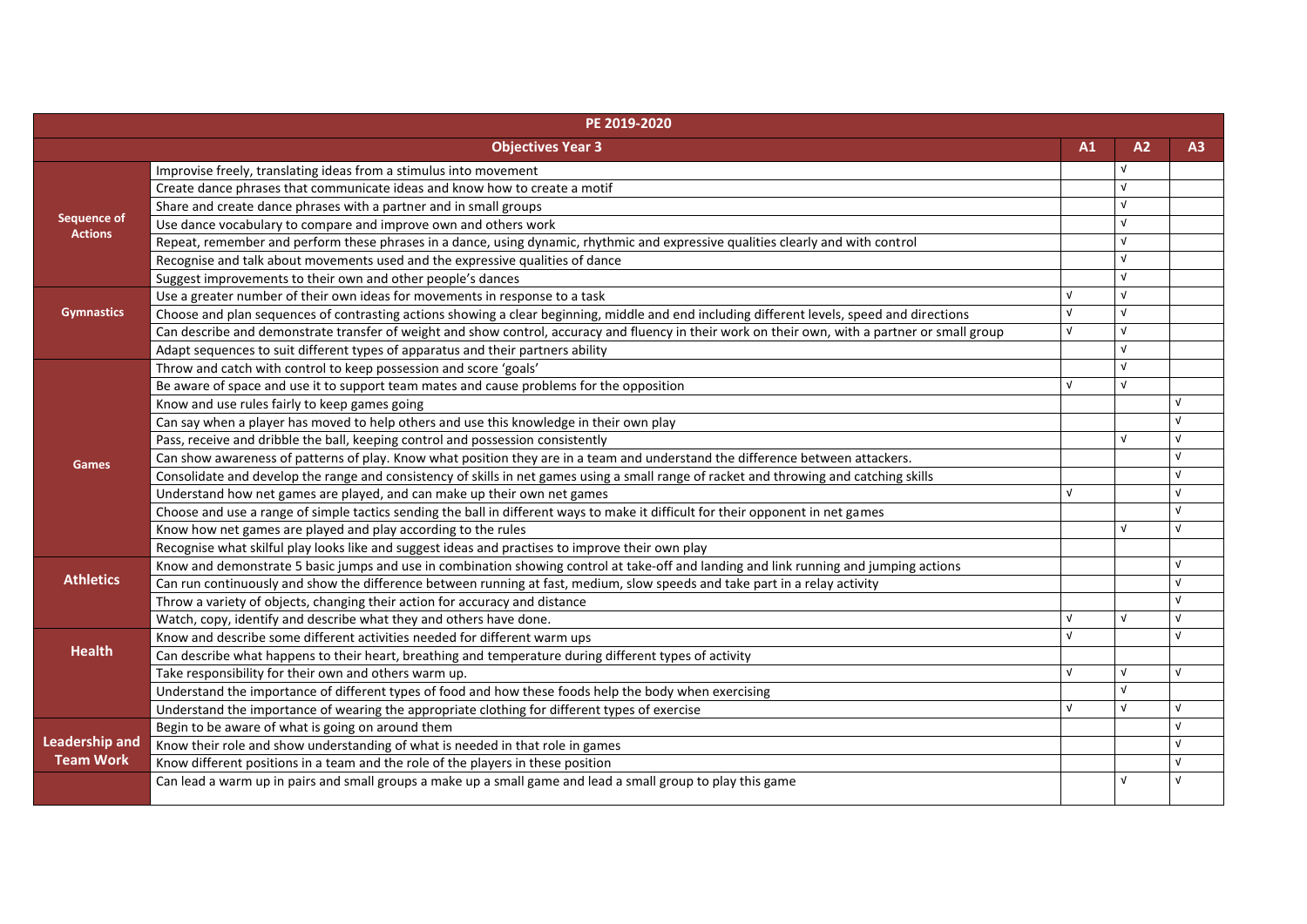| PE 2019-2020          |                                                                                                                                                     |            |            |                |
|-----------------------|-----------------------------------------------------------------------------------------------------------------------------------------------------|------------|------------|----------------|
|                       | <b>Objectives Year 4</b>                                                                                                                            | A1         | A2         | A <sub>3</sub> |
|                       | Translate ideas from a variety of stimuli into movement and being able to remember, repeat and perform phrases in sequence                          |            |            |                |
| <b>Sequence of</b>    | Freely improvise on their own or with a partner                                                                                                     |            | ν          |                |
|                       | Compare, develop and adapt movements and motifs to create longer sequences creatively using the space                                               |            | ν          |                |
|                       | Use dance vocabulary to compare and improve own and others work                                                                                     |            | $\sqrt{ }$ |                |
| <b>Actions</b>        | Confidence to perform to perform in a small group                                                                                                   |            |            |                |
|                       | Compose motifs and structure simple dances                                                                                                          |            |            |                |
|                       | Communicate the intention of the sequence clearly, fluently and with control, refining sequences of movement through practise                       |            |            |                |
|                       | Transfer weight smoothly from one body part to another and be able to identify the body parts                                                       |            | v          |                |
| <b>Gymnastics</b>     | Move from one position of stillness to another through balances show control, accuracy and fluency both on the floor and on the apparatus           |            | ν          |                |
|                       | Link and perform all basic gymnastic actions from Year 1/2 with control, accuracy and fluency and with a partner or small group                     |            | ν          |                |
|                       | Know and perform Counter Balance and Counter Tension being able to move into and out of these balances as part of a sequence                        |            | ν          |                |
|                       | Pass, dribble and shoot with more accuracy                                                                                                          |            |            |                |
|                       | Know and begin to use more consistently, the right pass for the situation                                                                           |            |            | V              |
|                       | Understand what makes a good pass and recognise this when watching games                                                                            |            |            | V              |
|                       | Know what marking is and begin to use in simple games                                                                                               |            |            | V              |
|                       | Use changes of speed and direction to beat a defender and defend the places from which it is best to score                                          |            |            | V              |
| <b>Games</b>          | Develop an understanding of how to get into the best positions to score                                                                             |            |            |                |
|                       | Vary simple tactics in a game and describe why these work well                                                                                      |            |            | V              |
|                       | Know what position they are in a team and understand the difference between attackers on                                                            |            |            | V              |
|                       | Begin to learn some rules of more common games Hi 5's Netball, Mini Football, Tag Rugby, Quicksticks Hockey, Rounders, Cricket, Tennis, Volleyball. |            |            |                |
|                       | Make up own games and can change rules of common/conditioned game and explain their choices                                                         |            |            |                |
|                       | Can control and catch a ball and develop accuracy in passes whilst moving in an opposed situation                                                   | $\sqrt{ }$ |            |                |
|                       | Use consistent technique for running, jumping and throwing                                                                                          |            | v          |                |
| <b>Athletics</b>      | Demonstrate accuracy and power in throwing and sustain pace in running                                                                              |            | ν          |                |
|                       | Explore a run up in jumps                                                                                                                           |            |            |                |
|                       | Can identify and explain good athletic performance and compare performances to previous ones                                                        |            | $\sqrt{ }$ |                |
|                       | Know that warming up includes stamina, strength and flexibility and that different activities need different warm ups                               |            |            |                |
| <b>Health</b>         | Can give good explanations of how warm up activities affect our bodies and say why we need to do a warm up                                          |            |            |                |
|                       | Take responsibility for their own and others warm up.                                                                                               |            |            |                |
|                       | Understand the importance of different types of food and how these foods help the body when exercising                                              |            |            |                |
|                       | Understand the importance of wearing the appropriate clothing for different types of exercise                                                       |            | V          | V              |
|                       | Begin to be aware of what is going on around them                                                                                                   |            |            | V              |
| <b>Leadership and</b> | Know their role and show understanding of what is needed in that role                                                                               |            |            | $\sqrt{ }$     |
| <b>Team Work</b>      | Know different positions in a team and the role of the players in these position                                                                    |            |            | V              |
|                       | Can lead a warm up in pairs and small groups a make up a small game and lead a small group to play this game                                        |            |            | V              |
|                       |                                                                                                                                                     |            |            |                |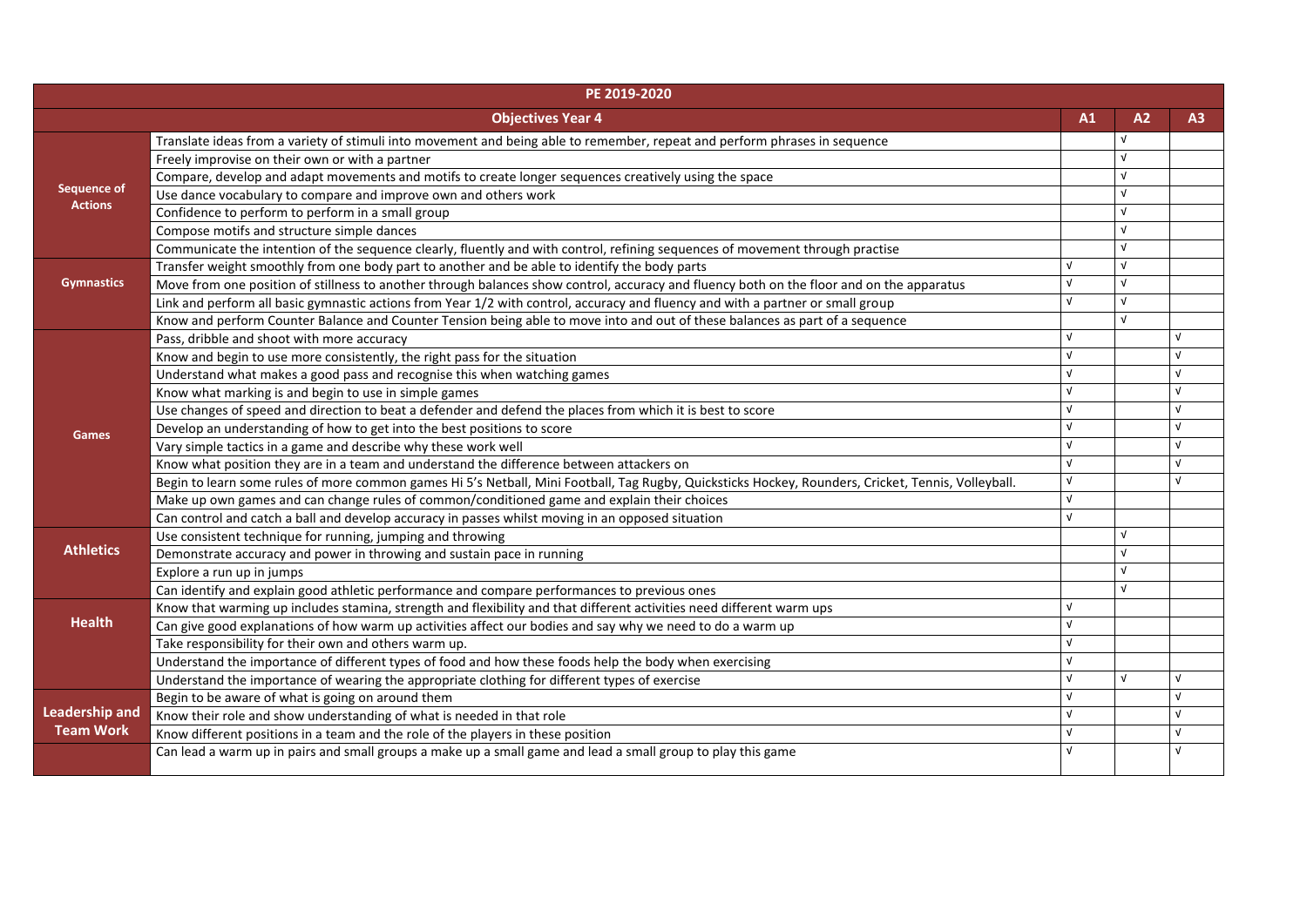| PE 2019-2020          |                                                                                                                                                    |            |            |            |  |
|-----------------------|----------------------------------------------------------------------------------------------------------------------------------------------------|------------|------------|------------|--|
|                       | <b>Objectives Year 5</b>                                                                                                                           | A1         | A2         | A3         |  |
|                       | Compose motifs and plan dances creatively and collaboratively in groups                                                                            |            |            |            |  |
|                       | Adapt and refine the way they use weight, space and rhythm in their dances to express themselves in the style of the dance they use                | $\sqrt{ }$ |            |            |  |
|                       | Explore and improvise ideas for dances in different styles, working on their own, with a partner and with a group.                                 | νI         |            |            |  |
| <b>Sequence of</b>    | Can vary dynamics and develop actions with a partner, or as part of a group                                                                        |            |            |            |  |
| <b>Actions</b>        | Describe, analyse, interpret and evaluate dances, showing an understanding of some aspects of style and context                                    |            |            |            |  |
|                       | Suggest ways to develop their technique and composition                                                                                            | $\sqrt{ }$ |            |            |  |
|                       | Confidence to perform to a wider audience                                                                                                          | $\sqrt{ }$ |            |            |  |
|                       | Can create, practise and refine longer, more complex sequences for a performance that includes changes in level, direction and speed               |            | V          |            |  |
| <b>Gymnastics</b>     | Can choose actions, body shapes and balances from a wider range of themes and ideas, adapting their performance to the demands of the task         |            |            |            |  |
|                       | Can compose sequences in groups and can transfer sequences from the floor to the apparatus                                                         |            |            |            |  |
|                       | Perform actions, shapes and balances consistently and fluently demonstrating clear extension and tension                                           |            |            |            |  |
|                       | Adapt sequences to include a partner or small group and perform to an audience                                                                     |            |            |            |  |
|                       | Show an awareness of factors that influence the quality of performance and suggest aspects that need improving and use this information to improve |            | V          |            |  |
|                       | performance                                                                                                                                        |            |            |            |  |
|                       | Repeat accurately a longer sequence with more difficult actions                                                                                    |            | $\sqrt{ }$ |            |  |
|                       | Pass, dribble and shoot with control and use this with effect in games                                                                             |            |            |            |  |
|                       | Identify and use tactics in games to help their team keep the ball and take it towards the oppositions goal                                        |            |            |            |  |
|                       | Mark opponents and help each other in defence and know and demonstrate how to defend the goal                                                      |            |            |            |  |
|                       | Use a variety of tactics to keep the ball. E.g changing speed and direction and find ways to get to the opponents goal                             |            |            | $\sqrt{ }$ |  |
|                       | Find and use space to help their team                                                                                                              |            |            |            |  |
|                       | Explore and use formations in attack                                                                                                               |            |            | $\sqrt{ }$ |  |
| <b>Games</b>          | Know what position they are playing in and contribute as part of the team in both attack and defence                                               | ν          |            | <b>V</b>   |  |
|                       | Develop a range and consistency of their skills in net games and strike/field games                                                                |            |            | $\sqrt{ }$ |  |
|                       | Know and play to the rules of some common games of Hi 5s Netball, Tag Rugby, Mini Football, Quicksticks Hockey, Rounders, Cricket, Tennis and      | v          |            |            |  |
|                       | volleyball                                                                                                                                         |            |            |            |  |
|                       | Recognise their own and other's strengths and weaknesses and suggest ideas that will improve performance                                           |            | $\sqrt{ }$ | $\sqrt{ }$ |  |
|                       | Vary tactics and adapt skills in response to the situation faces in the game and explain your choices                                              |            | $\sqrt{ }$ |            |  |
|                       | Demonstrate good control, strength, speed and stamina in a variety of athletic events.                                                             |            |            |            |  |
| <b>Athletics</b>      | Understand how to apply athletic skills and tactics in a competitive situation                                                                     |            |            |            |  |
|                       | Analyse skills and suggest ways to improve quality of performance and demonstrate improvement to achieve personal best                             |            | $\sqrt{ }$ |            |  |
|                       | Demonstrate different techniques needed for sprinting                                                                                              |            | $\sqrt{ }$ | $\sqrt{ }$ |  |
|                       | Understand and describe how stamina and strength and flexibility help people perform better                                                        | νI         |            |            |  |
| <b>Health</b>         | Understand and can explain the short and long-term benefits of exercise                                                                            | $\sqrt{ }$ |            |            |  |
|                       | Choose a warm up appropriate to activity taking place and explain choices                                                                          | νI         | $\sqrt{ }$ | $\sqrt{ }$ |  |
|                       | Can describe and demonstrate knowledge that different foods can have on our health and identify foods that help the body when exercising           |            |            |            |  |
|                       | Show good awareness of what is going on around them and communicate to team members appropriately                                                  |            |            |            |  |
| <b>Leadership and</b> | Know the role they play in a team and be an effective part of the team working in different positions to achieve the best outcome                  | $\sqrt{ }$ |            |            |  |
| <b>Team Work</b>      | Support and inspire others to be the best they can be.                                                                                             | νI         |            |            |  |
|                       | Lead large group and whole class warm ups and small games as part of class or a festival                                                           | $\sqrt{ }$ | $\sqrt{ }$ | $\sqrt{ }$ |  |